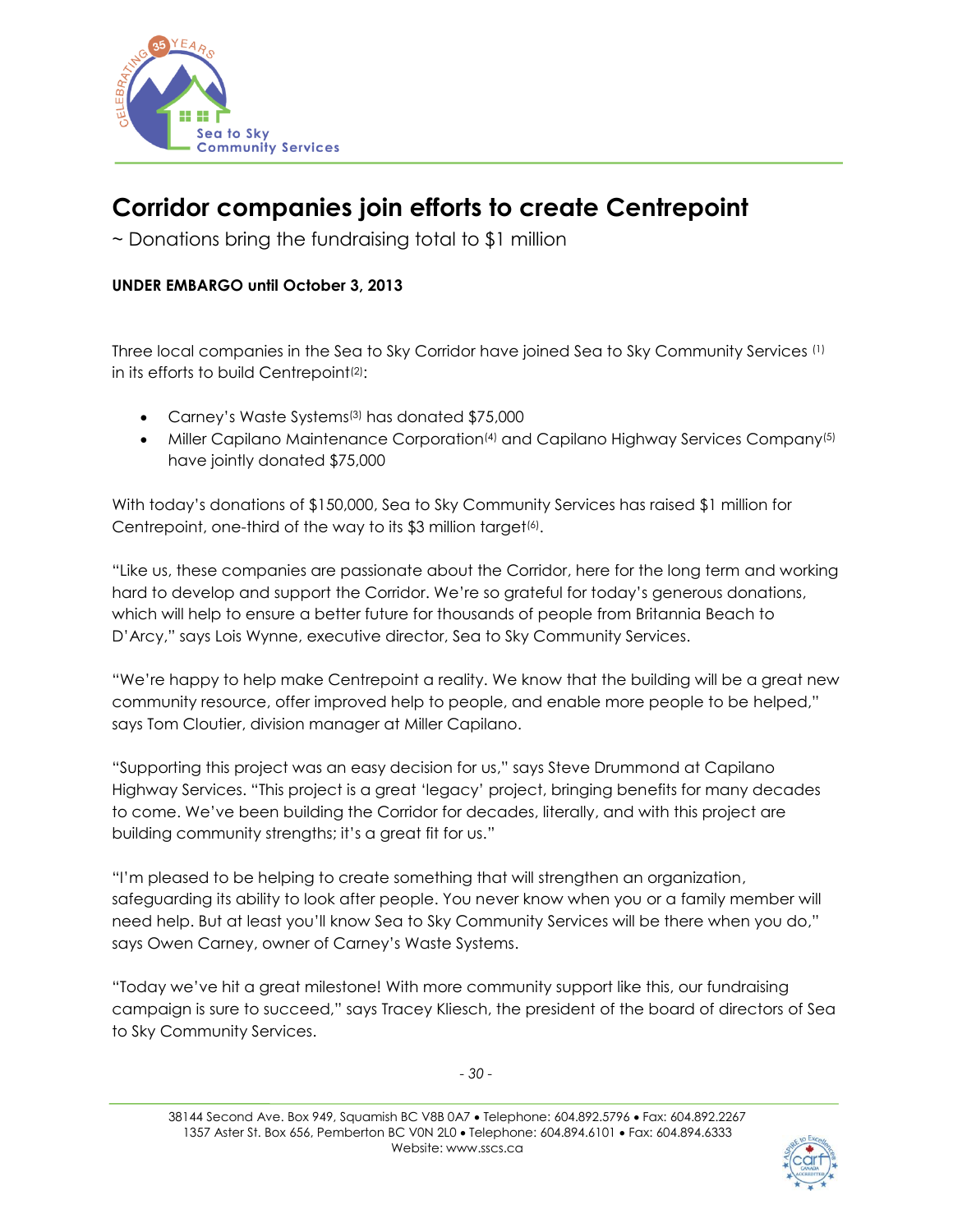## **Notes to editors**

Three photographs are attached. Higher-res versions are available: a)(left to right) Tracey Kliesch, Lois Wynne, Steven Drummond, Tom Cloutier and Owen Carney b) (left to right) Owen Carney, Lois Wynne and Tracey Kliesch c) (left to right) Tom Cloutier, Lois Wynne and Steven Drummond

(1) Sea to Sky Community Services is one of the most impactful charities in the Corridor, strengthening communities and individuals through an unmatched breadth of vital programs, helping people through a crisis and with everyday challenges. The organization offers more than 40 programs, helping 4,000 people a year, in the areas of childcare, child development, parenting and family development, youth services, Community Living (for children with special needs and adults with developmental disabilities), counselling and assistance, addiction recovery and affordable housing. www.sscs.ca

(2) Centrepoint is a planned new building on the corner of Fourth Avenue and Victoria Street in downtown Squamish. The project is a partnership between Sea to Sky Community Services and Squamish United Church, where the church is donating the land for Centrepoint. While this is a collaborative partnership, the two organizations are running separate fundraising campaigns and, once Centrepoint is built, will continue to operate separately and run separate programs.

Centrepoint will contain community rooms, a preschool, programming rooms for a wide range of social services, a floor of affordable housing and office spaces. This project also includes the construction of a new church for Squamish United. An image of Centrepoint is available upon request.

(3) Carney's Waste Systems, started in 1965 by Owen Carney, provides waste management, recycling services and waste removal services to the Corridor. Carney's also manages waste and recycling facilities on behalf of local municipalities including the Squamish landfill, the Whistler and Pemberton transfer stations and the Whistler compost facility. www.carneyswaste.com

(4) Miller Capilano Maintenance Corporation was formed when The Miller Group and Capilano Highway Services came together to secure the contract to operate, maintain and rehabilitate the Sea to Sky Highway from West Vancouver to Whistler. The company's 25-year contract runs until 2030. www.millercapilano.ca

(5) Capilano Highway Services Company has been involved in the construction of municipal roads, highways, railway grades, industrial sites, and residential subdivisions since 1975. In 1988 Capilano began maintenance of the provincial highway system in the Howe Sound area and to specialize in road and bridge maintenance. www.capilanohighways.ca

(6) Sea to Sky Community Services is working to raise \$3 million through the Building Opportunities Capital Campaign in order to build Centrepoint. The campaign has received leadership gifts from the Whistler Blackcomb Foundation, Squamish Savings, a division of Vancity, and the District